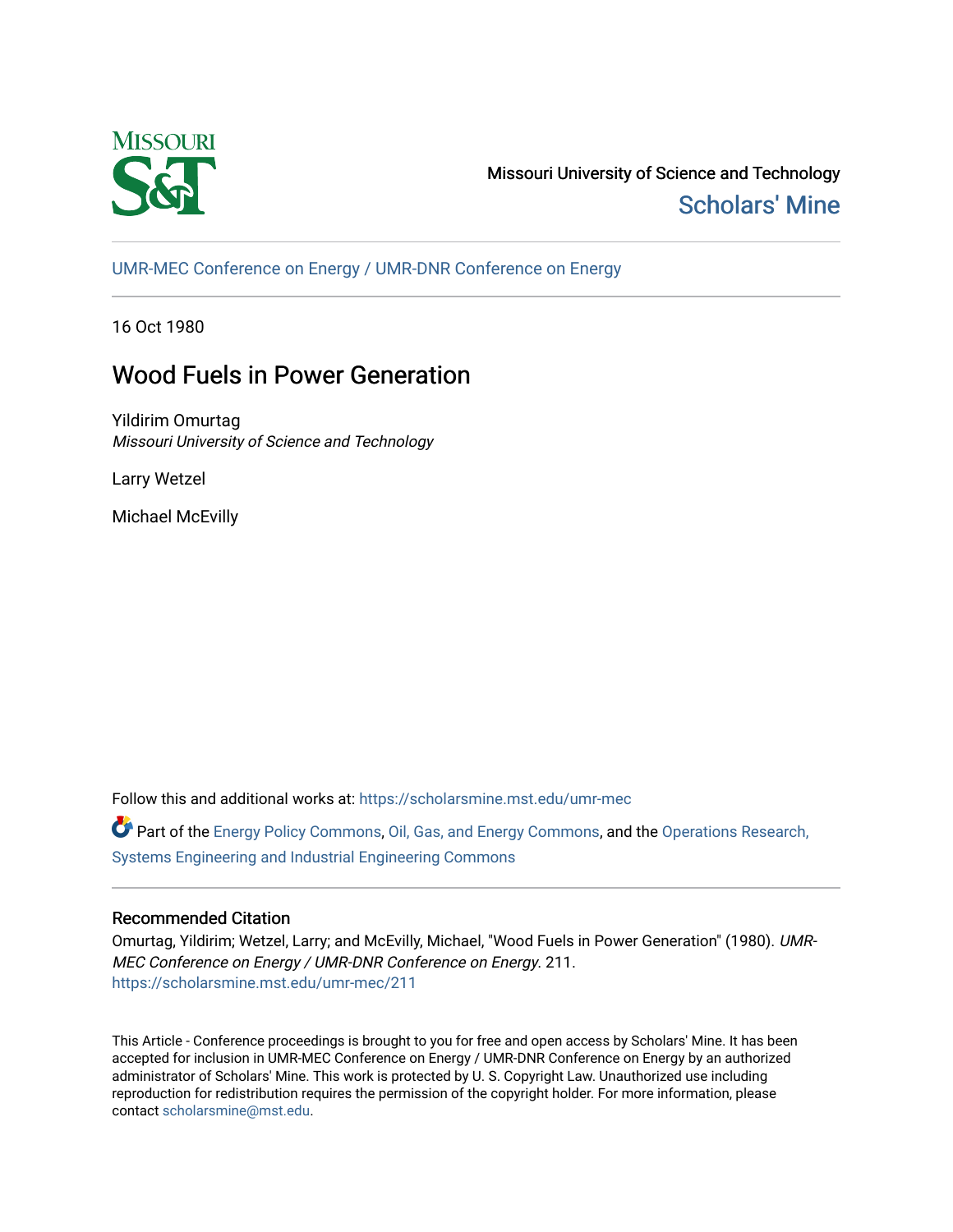# WOOD FUELS IN POWER GENERATION Dr. Yildirim Omurtag, Larry Wetzel, Michael McEvilly University of Missouri-Rolla Rolla, Missouri

#### Abstract

In order for wood to be considered a feasible energy source for power generation, it must prove to be economical, meet society's pollution criteria, and provide sufficient energy to meet its regional demand applications or requirements. This report looks at wood's availability, its potential as a fuel source, the different methods of energy conversion, and lastly, submits conclusions and recommendations concerning wood-fueled power generation.

The information and background was supplied and supported by actual application, government publications and documentations, and other sources. The availability report includes living biomass, wood residues, and potential biomass expansion. Once availability was determined, the portion of wood and wood waste that could serve as a fuel supply was calculated. Then actual power generation techniques were studied to see how gasification and direct combustion could be applicative. This led to a comparative economic analysis of the systems and methods leading to conclusions and recommendations.

In the six-county study region, yearly unused residues total 145 million pounds of wood which could support a 10 MW power generation unit. It was noted that wood chips have the lowest average cost per million Btu's when compared to other common fuels. The study also broke the two major wood conversion processes--combustion and gasification--into four wood systems, a spreader-stoker system combined lowest capital cost with the lowest operating cost, while retaining environmental advantages, to be chosen as the best alternative. All of the mentioned wood systems are superior to coal units when renewability, environmental considerations, and the ease of meeting small municipal or rural demand are considered.

Wood in the south central Missouri region surrounding the city of Lebanon is available and appears to be a feasible energy source for power generation.

I. INTRODUCTION

The era of inexpensive energy has past, replaced instead with current shortages that have led to skyrocketing prices, and a subsequent need to alleviate the United States' dependence on foreign energy resources. The energy problems facing the nation have led to indepth rewiews of renewable resources, such as biomass, for power generation. This report will deal specifically with wood as an energy source for possible power generation.

Wood as an energy source on an industrial scale, especially in developed countries, has almost been completely replaced by the more convenient fossil

fuels. Now that the real costs of fossil fuels in terms of unit costs for energy, reliability of supply, and future depletion have become apparent, there has been a resurgence of interest in wood as an energy source, because of its relatively low cost, abundance, and renewability.

In order for wood to be considered a feasible energy source, it must prove to be economical, meet society's pollution criteria, and provide sufficient energy to meet its demand application or requirements. Therefore, wood as an energy source will be critiqued in terms of availability, potential as fuel source, different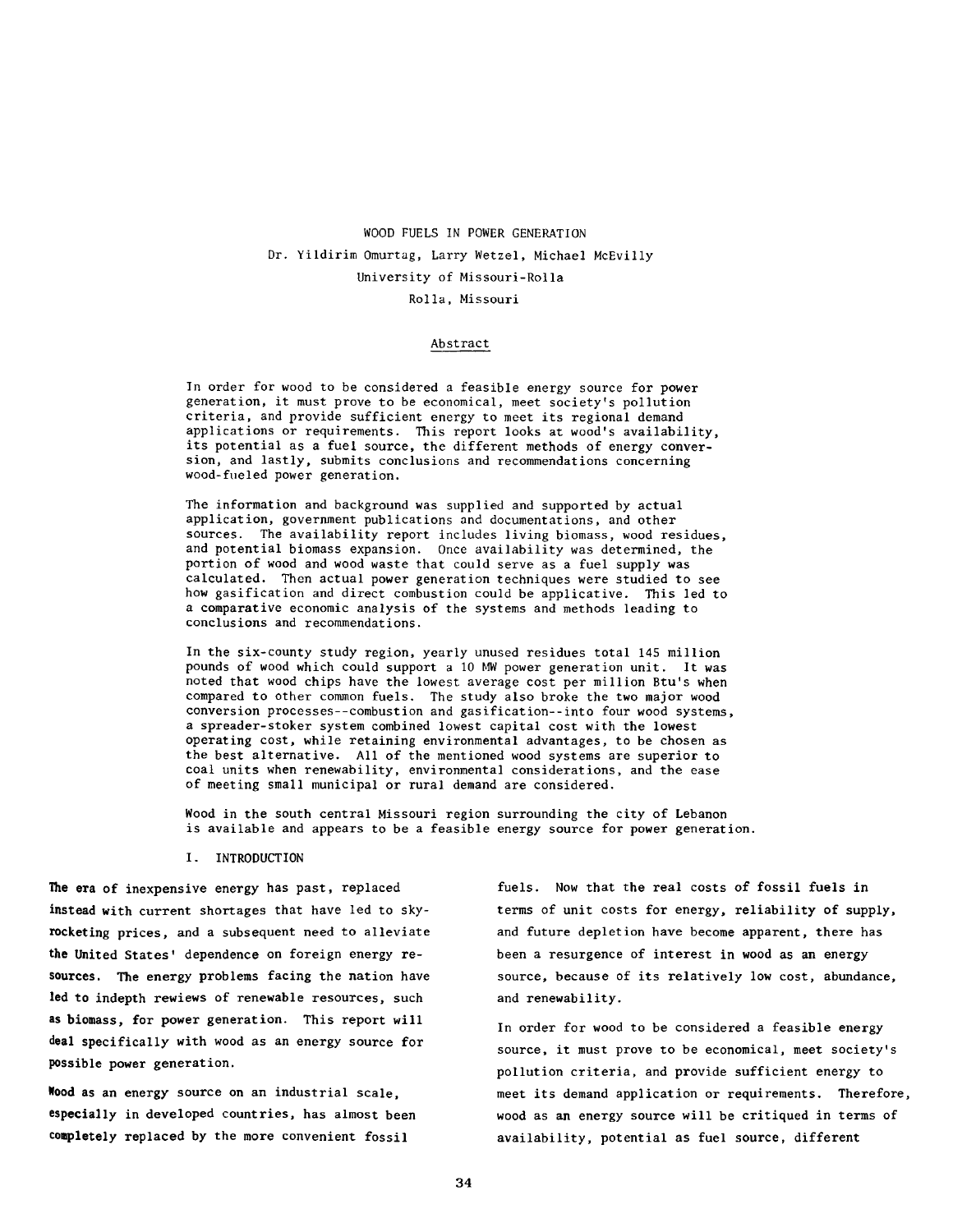modes of energy conversion, and lastly, the submission of conclusions and recommendations concerning the question at hand, power generation utilizing wood.

#### II. POTENTIAL WOOD RESOURCES

Fuel choices of the future will be governed by two fundamental considerations, cost and availability. Therefore, these are the areas in which present emphasis will be placed. The primary industrial fuels since the 1950's have been fuel oil and natural gas. The major concern facing the world now is how long will these finite resources last.

At the present time, using known consumption rates, these reserves would last approximately 50 and 90 years respectively. (1) Today with oil and natural gas providing approximately 75 percent of our nation's energy, it becomes evident that alternative forms of energy must be developed and then utilized more heavily in order to avert the impending crisis. This energy need has brought about the re-examination of wood as a fuel.

# A. MATERIAL AVAILABILITY

The supply picture for fuel wood is difficult to quantify since there are many competing end uses for wood. Using the Aerospace Research Corporation's approach to estimating the availability of these forests after lumber and pulpwood needs are met, ther is an apparent yield of 308 million excess acres of biomass for fuel. (2) Approximately 41 percent of the forest land or 308 million acres would be available for fuel use, because of ongoing needs for lumber and pulpwood. The average electrical energy yield per acre of rough forest can be determined as being 2516 kw hours using the following data: (2)

Average higher heating value of wood, Btu/lb 7680 Average power plant thermal efficiency,% 32.5 Average biomass yield per acre, tons 1.72

Since not every region throughout the United States possesses the same potential for biomass production, this paper shall now pertain more specifically with southern Missouri, the area of interest.

The initial step was to compile Table I, which has wood residues by county, noting that 47 percent of this region is wooded. This unsold wood residue amounts to 884.35 billion Btu's or 86.7 million kw hours of energy that goes unutilized each year. (3) The following facts should give a better indication as to the amount of energy available from wood residues. In order to supply Lebanon's approximate 9000 people with a monthly amount of 1000 kw hours per person of power, it would require about 190 millions pounds (OD) of wood or equivalently 114 million kw hours of power. With adequate forest management, this potential power supply could indefinetely serve Lebanon and its residents.

All comparisons made in this text will hold true for a 50 MW unit, since scaling up to present the worse case while lowering incremental costs.

#### B. COST ANALYSIS

At present, the biggest drawback to widespread use of wood waste for power generation is the lack of a developed supply line. As of late, tremendous advances have been made in both harvesting and packaging of wood fuel.

One way to increase feasible transportation distances is achieved by enriching the fuel wood through pelletization. Pelletizing removes the moisture from the wood, therby compacting the fuel and increasing the energy yield per pound of fuel. (4) The manufacturing of wood pellets eases fuel handling and could be the key to commercialization of wood-fired plants, since existing facilities can be easily converted to burn wood pellets.

Transportation is the key to pelletizing, since within the 50-mile radius of a wood-fired plant it results in an unneeded cost. But for distances greater than 50 miles, pelletizing becomes necessary for wood to complete economically with other conventional fuels. Table II shows the comparative costs of fuels within a 50-mile radius, while Table III emphasizes how pelletization increases effective transport radii. (1)

# C. CONVERSION METHODS OF WOOD FOR ENERGY

Wood can be used directly for generation of energy by direct combustion or gasification.

1. Direct Combustion. Direct combustion for process steam or electricity is an old technology that is commercially proven.

In direct combustion, all organic wood components are combined with oxygen to form carbon dioxide and water byproducts. It has been roughly estimated that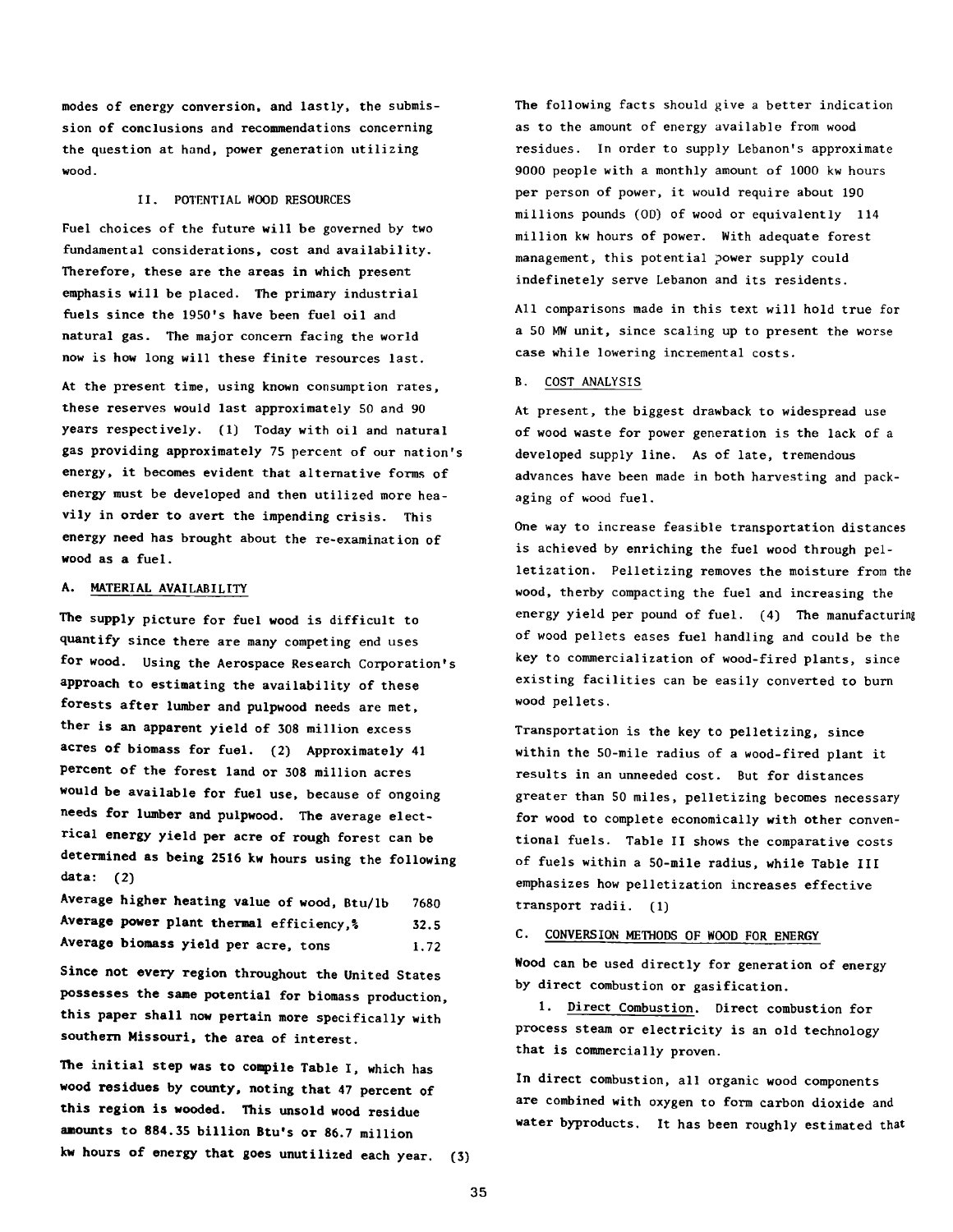one oven-dry ton of wood is required for each 12,000 pounds of steam.

Three basic approaches exist for complete combustion of wood: (1) the Dutch oven, (2) the spreaderstoker, and (3) the fluidized bed combuster. Each system seeks to maximize and achieve complete oxidation of the volatiles and the fixed carbon of the wood fuels, while providing: (1) the flexibility of furnace operation, (2) wet fuels handling, and (3) pollution control from stack gas emissions.

In the first technique, the Dutch oven system, a heavy bed of wood is placed on the combuster grate. Under fire air flows through the grate to the fuel on the bed, where partial combustion occurs. Volatiles are given off by heating the bed and are combusted with overfire air. Either natural or forced circulation can be used with ashes dropping through the grate into a cleanup area.

The second approach, the spreader-stoker system, is the most popular wood-burning system presently employed. The fuel is fed into the fire box above the grate and begins to burn while falling to the grate. Moisture contained in the fuel is partially driven off while in suspension. The depth of the fuel bed is proportional to the fuel's moisture content. Fluidized beds (Figure 1) have a large heat flux rate and can burn wet, dirty and nonuniform fuels. Air is forced by a blower through flow nozzles into the air plenum and up through the sand bed.

2. Gasification. Gasification is a major modification of fundamental pyrolysis. This process produces fuel gases to meet fuel demands and burns the remaining char to provide heat for gasification.

Some of the potential advantages for gasifiers are:

- 1. Energy conversion efficiency is quite high, maximum about 80%.
- 2. High water content wastes, including wet wood and even sewage sludge, can be completely converted to a low Btu gas and ash.
- 3. Char combustion eliminates the need for a treatment plant for the produced fuel gases.

The major disadvantage of a gasifier is the low Btu rating of the gas, only about 10 to 50 percent of that of natural gas. Another potential disadvantage for wood gasification is its limited experience with

large-scale systems.

D. SYSTEMS UTILIZING WOOD FOR ENERGY

The produced energy must now be coupled to useful purposes. Some of the most important systems for the potential utilization of energy from wood shall be discussed below.

1. Process Steam. The direct combustion of wood to produce process steam is a well-developed technology, with manufacturers of hogged fuel boilers remommending 300,000 pounds of steam per hour as a desirable size for a single large-capacity unit. Boilers are an integral part of the conversion system. The boilers are in turn coupled to steam turbines which produce electric power and lower-quality steam.

2. Gas Turbine. Gas turbines are one type of system that does not use steam. This system being only applicable for wood gasifiers, receives and burns the gasifier's fuel gases to drive the turbine.

3. Cogeneration. Cogeneration involves simultaneously generating electricity with process steam or process heat by burning the same fuel, which is usually accompanied by increased energy efficiency gains.

#### III. EVALUATION

It can be said that wood fuels can be efficient and highly desirable sources of energy if the correct conditions exist, such as: (1) extraction costs are minimized, (2) transportation distances are held down (usually a 50-mile radius with a vehicle, or possibly a 200-mile radius with rail), and (3) thermally efficient conversion processes are employed. As an added note, the radius boundaries can be kept small by utilizing the idea of co-conversion. The basis behind this principle is that wood and another fuel substance such as coal, would be burned together, thus decreasing the overall dependance on one fuel or another.

### A. DIRECT COMBUSTION

All existing wood-based electric plants use direct combustion and most of them were built in the early 1930's. Therefore, the level of investment associated with them is not representative of the current cost experience. Thus, the cost of produced electricity at these older plants is extremely low. In one plant (1931 vintage) the annual operating cost is expected to be approximately 2.7 mills/kwh. (7)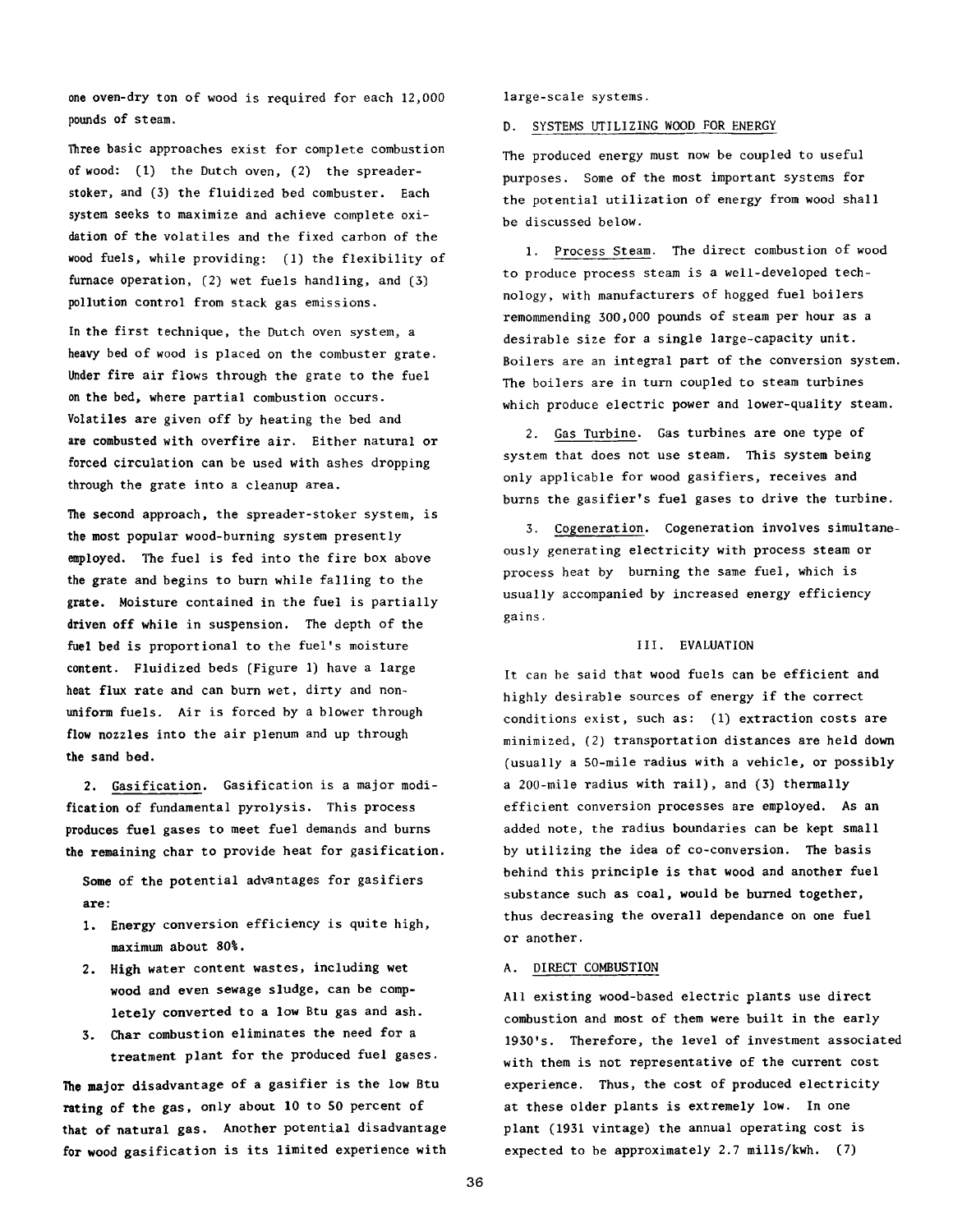### **B. GASIFICATION**

**The largest wood gasification research unit in use in this country is the University of Missouri-Rolla's GROW (Gasification Research on Wood) unit. GROW, which started operation in the fall of 1979, has already achieved a low Btu gas production of approximately 200 Btu's per cubic foot using sawdust as feedstock. The GROW project uses a fluidized bed gasifier. One major advantage of this unit is its suitability of gasifying all types of biomass including** wood chips, sawdust, animal manure, corn cobs, and **other agricultural by-products which would normally result in waste.**

# **C. ENVIRONMENTAL CONSIDERATIONS**

**The increased use of wood for energy by the utility sector can affect the environment in two general areas. The first being the impact on the forest resources with increased withdrawal of wood, specifically if whole tree chipping is utilized. The other would be the environmental impact on both air and water quality. Since trees recycle most of their nutrients through leaf fall, harvesting on a twentyyear cycle for continous yield coupled with leaving the foliage behind should minimize nutrient depletion. As wood usage increases, forestry techniques concerning soils, watersheds, wildlife, and other natural phenonenas, will have to improve so yield can stay abreast of demand. (6)**

**Emission control for wood-fired systems is normally limited to particulate control. Particulate emissions can be controlled by either preventing the formation of fire particulates or by actually collecting the particulates to meet environmental constranints. Meanwhile, it appears as though gasification of wood is probably the most satisfactory process from an environmental point of view. When the product gas is cleansed by cyclone separators the tar and char content of the produced gas is reduced by re-feeding into the fluidized bed. Therefore, when the gas is** burned **it** has very low **emissions, well within EPA standards.**

## **D. ECONOMICS**

**Despite the escalation in fossil fuel prices which make the life-cycle economics of wood-fueled electricity production increasingly attractive, a major financial constraint is the higher capital investment per kilowatt required for wood plants compared to**

that of fossil plants. This is basically caused by wood's higher transportation costs combined with its lower heating value limits, which in turn economically limits the feasible wood plant size to the 50 megawatt range.

In addition to the aforementioned problems, the wood fuel supply line is still in the drawing board stages. Assurance of longterm wood supplies at reasonably stable prices is a critical issue for commercialization. This barrier can be overcome by issuing longterm supply contracts and by working jointly with local entrepreneurs in establishing this new enterprise.

In all probability, the decisions whether or not to use wood for energy for power generation will not be based entirely on technical feasibility or classical marketplace economics. Government incentives and disincentives will influence these decisions. An incentive for wood energy would be the Energy Tax Act of 1978 as it provides an additional 10 percent "energy percentage" business investment tax credit. This credit, which applies during the period of October 1, 1978 through December 31, 1982, may be claimed for investment in "alternative energy property" (5) This is defined to be property such as boilers whose primary fuel will be an "alternate substance", non- boiler burners for alternative fuels, and equipment used for the unloading, transfer, storage, reclaiming from storage, and preparation of an alternative fuel for burning.

### IV. CONCLUSION

It has become appearent that fossil fuels will soon be depleted at present consumption rates. Therefore, mankind will have to learn to utilize renewable resources such as solar energy or fusion energy for their future energy needs.

Wood is a form of solar energy that, with proper forest management is both renewable and abundant. Another major advantage for wood is its energy has already been stored and does not require expensive capital investment for storage facilities.

When looking at Missouri's six-county region centered around Lebanon, it is noted that annual unused wood residues total 145 million pounds, and annual growth totals 4.5 billion pounds. This figure combined with the fact that 47 percent of this region is wooded insures a secure supply for power generation for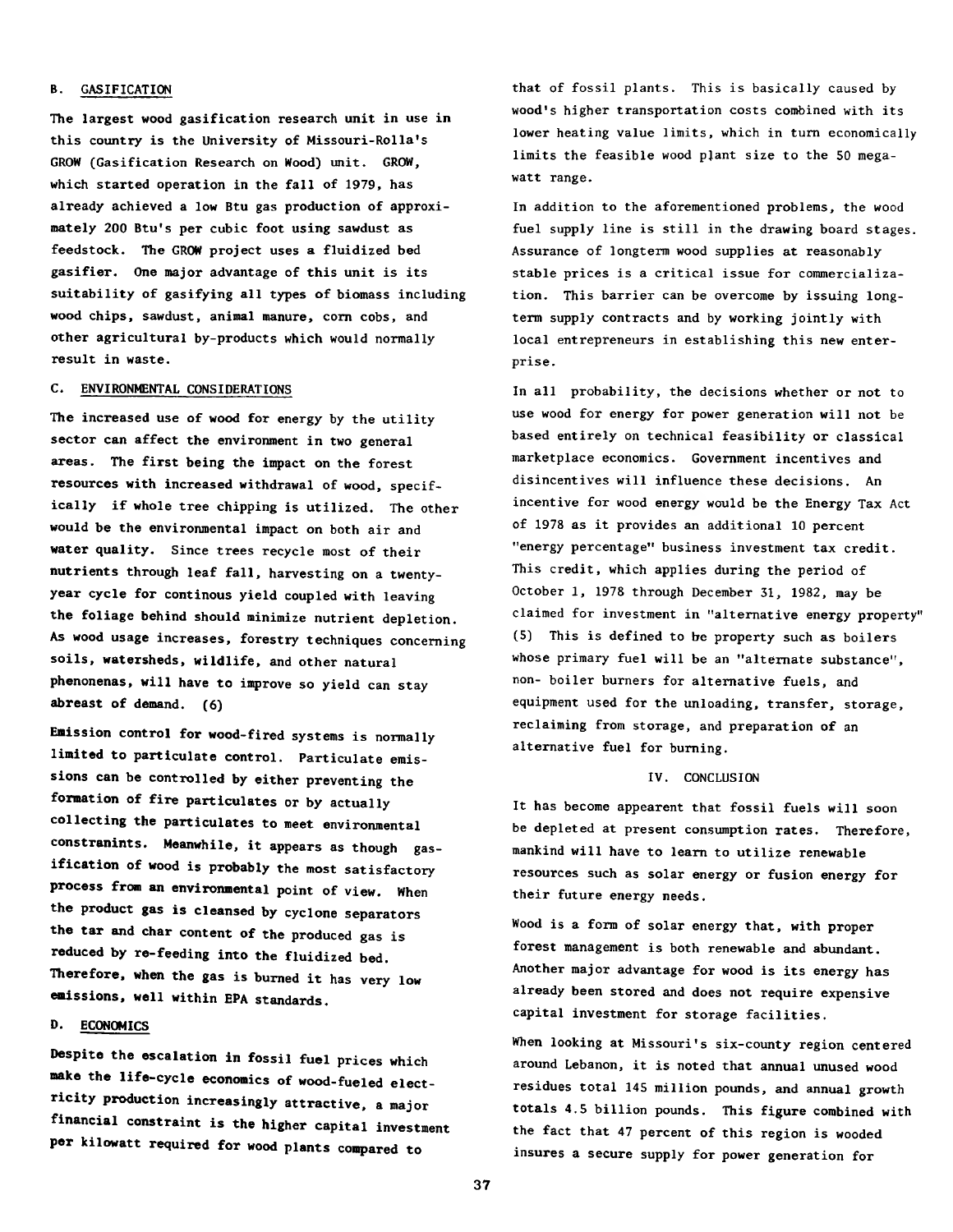years to come.

Systems using direct combustion or gasification of wood to generate electricity are technically ready, although further research and development is warranted to advance fluidized-bed technology. Wood technology would be most compatible with municipal and rural electric utilities' smaller power requirements.

There are no real inherent barriers to the use of wood for energy, since all so-called constraints are only relative in comparison to the cost or properties of fossil fuels such as wood's low-density and highmoisture content, making it more expensive to transport than fossil fuels. For economic reasons, the cost of transportation combined with not exceeding the regional wood resources available place limits on the maximum size of individual wood processing installations, which in turn prevents attaining the economics of scale available from fossil fuels. This barrier can be partially offset with the use of pelletization technology, which increases transportation distances while stabilizing costs.

Looking more specifically at the city of Lebanon, as of 1980 a 10 MW wood unit could be 99.2 percent powered by unutilized wood residue produced in this region. Using the minimum biomass yield of 1.72 tons per acre, the study region could support a 50 MW unit in addition to meeting the wood industry's demand. A 50 MW unit would totally satisfy Lebanon's power needs and would lower their incremental costs, since Lebanon receives power from Laclede Electric, who receives power from Show-Me Electric, and who purchases power from Associated Electric Cooperative for  $2.5$ kwh.

#### BIBLIOGRAPHY

- 1. Tillman, David A. Wood as an Energy Resource. Academic Press, Inc., Ill Fifth Avenue, New York, N.Y. 1978
- 2. **Hamrick,** Joseph T. Development of Wood as an **Alternative** Fuel for Large Power Generating **Systems**. Aerospace Research Corporation, **Roanoke,** VA, October 1978.
- $3.$ Spencer, John S. and Burton L Essex. Timber In Missouri. Forest Service, U.S. Department of Agriculture, 1976.
- $4.$ Gallagher, Alissa M. "The Feasibility of Using Wood Wastes as Fuel for Steam Generators." Paper prepared for English 160, UMR, May 5, 1980.
- 5. Branch. "Solid Fuels Technology Workshop." Paper prepared for Georgia Office of Energy Resources, May 15, 1979, Georgia Institute of Technology.
- 6. Pierce, Bill. "Economic, Social, and Environmental Advantages of a Wood-Fired Electrical Cogeneration Plant for the Laclede Electric Cooperative." Paper prepared for Laclede Electric Cooperative, October, 1979, Elridge, Missouri.
- 7. Gordon, Judith and others. Commercialization of Wood Combustion Systems. MITRE Corporation, 1820 Dolly Madison Blvd., McLean, VA, August 1979.

### BIOGRAPHIES

Dr. Yildirim Omurtag is an Associate Professor of Engineering Management at the University of Missouri-Rolla. He received his B.S. and Ph.D degrees from Iowa State University in Mechanical and Industrial Engineering. He is a registered Professional Engineer with significant industrial and consulting experience both in the United States and abroad.

Lawrance Wray Wetzel was born on October 30, 1956 in St. Louis, Missouri. He received his primary and secondary education from the Hazelwood School District in St. Louis County, Missouri. He has received his college education from the University of Missouri-Rolla, in Rolla, Missouri. He received dual Bachelor of Science degrees in Engineering Management and Mechanical Engineering from the University of Missouri-Rolla in May 1979 and May 1980, respectively. He has been enrolled in the Graduate School of the University of Missouri-Rolla since January 1979 and has held a Graduate Research Assistanship for the period of August 1979 to July 1980.

Michael James McEvilly was born on September 29, 1958 in Newburgh, New York. He received his primary and secondary education from the Newburgh School District in Orange County New YOrk. He received a Bachelor of Science degree in Civil Engineering in May 1980 from the University of Missouri-Rolla, and expects to receive a Masters in Engineering Management in May 1981. He has been enrolled in the Graduate School of the University of Missouri-Rolla since June 1980, and has held a Graduate Research Assistantship for the period August 1980 to present.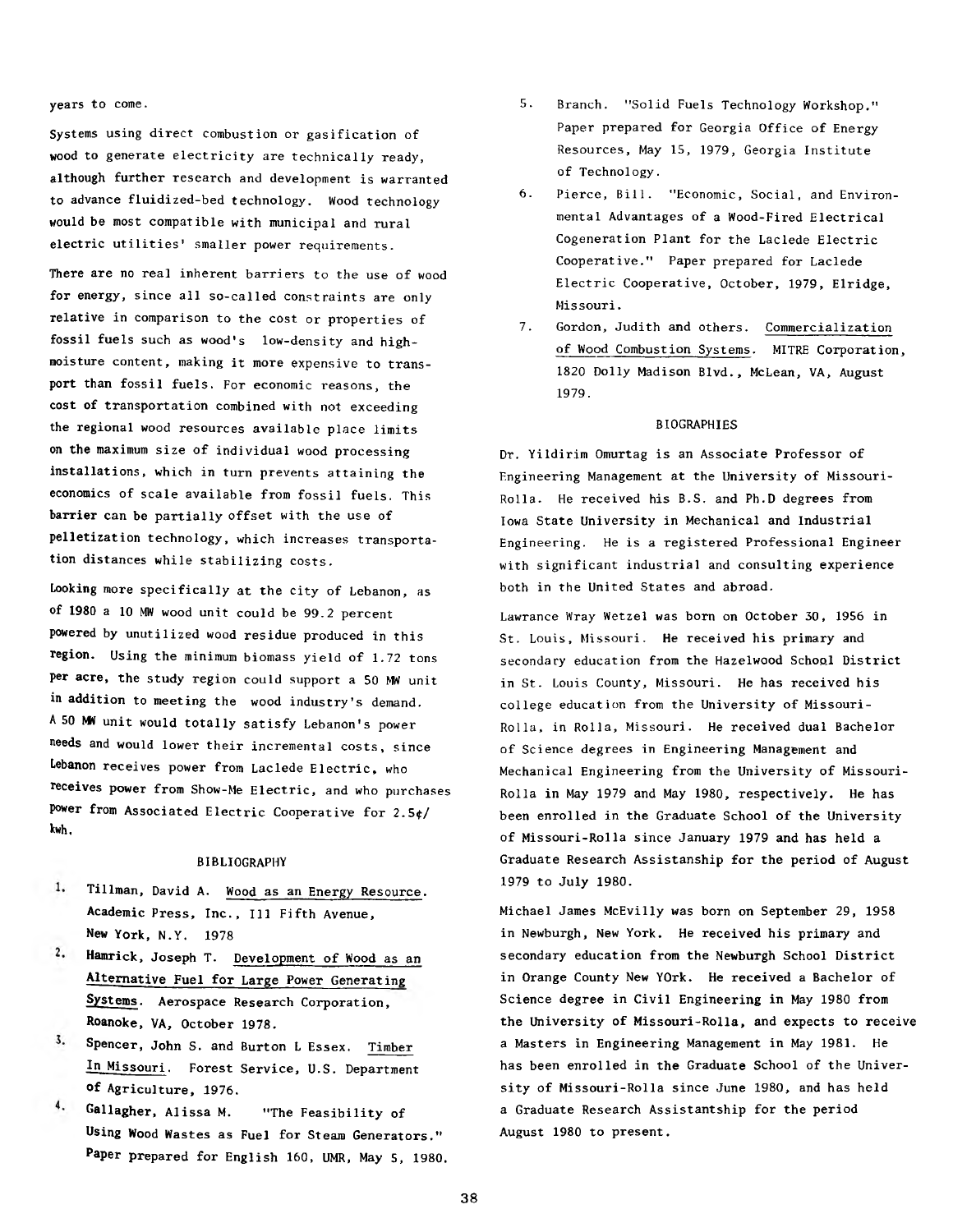# **TABLE I**

# **SOUTH CENTRAL MISSOURI WOOD RESIDUES BY COUNTY**

| <b>COUNTY</b>  | AREA (thousand acres) |               | ANNUAL PRODUCTION<br>WOOD RESIDUES<br>OF.<br><b>OVEN DRY BASIS</b> | VOLUME OF EXISTING<br>WOOD RESIDUES--OD<br>(millions of lbs) | <b>USABLE HEAT</b><br>FROM ANNUAL<br><b>PRODUCTION</b> | USABLE HEAT<br>FROM EXISTING<br><b>RESIDUES</b> |
|----------------|-----------------------|---------------|--------------------------------------------------------------------|--------------------------------------------------------------|--------------------------------------------------------|-------------------------------------------------|
|                | <b>Total</b>          | <b>Forest</b> | (millions of lbs)                                                  |                                                              | (billion Btu)                                          | (billion Btu)                                   |
| <b>CAMDEN</b>  | 409.6                 | 230.9         | $15.54 - total$<br>$6.90$ — $unsold$                               | 121.43                                                       | $95.55--total$<br>42.42 -- unsold                      | 746.66                                          |
| <b>DALLAS</b>  | 343.7                 | 131.2         | $5.58 - total$<br>$2.75$ --unsold                                  | 0.10                                                         | $34.03 -$ total<br>16.78--unsold                       | 0.61                                            |
| <b>LACLEDE</b> | 492.8                 | 204.2         | $25.92 - total$<br>$14.06$ --unsold                                | 4.66                                                         | $159.24 - total$<br>86,38--unsold                      | 28.63                                           |
| <b>PULASKI</b> | 352.3                 | 183.5         | $21.81 - total$<br>$12.60$ --unsold                                | 54.78                                                        | $134.01 -$ total<br>77.42--unsold                      | 336.60                                          |
| <b>TEXAS</b>   | 757.1                 | 384.3         | $159.96 - total$<br>$86.14$ —unsold                                | 106.52                                                       | $972.61 - total$<br>523.76--unsold                     | 647.68                                          |
| <b>WRIGHT</b>  | 437.7                 | 166.9         | $44.30 - total$<br>$22.39$ --unsold                                | 43.86                                                        | $272.23 - total$<br>137.59--unsold                     | 269.53                                          |
| <b>TOTALS</b>  | 2793.2                | 1301.0        | $273.11 -$ total<br>144.79--unsold                                 | 331.35                                                       | $1667.67 - \text{total}$<br>884.35 -- unsold           | 2029.71                                         |

# TABLE II

**AVERAGE FUEL COST PER MILLION BTU'S**

| <b>No. 2 Fuel Oil</b> | \$2.95 |
|-----------------------|--------|
| <b>No. 6 Fuel Oil</b> | \$2.30 |
| <b>Natural Gas</b>    | \$1.75 |
| Coal                  | \$1.65 |
| Wood Chips            | \$1.55 |
| Pelletized Wood       | \$1.80 |

**Reference (1)**

**These prices were estimated as average for Southeastern United States, and represent costs to a typical industrial customer, delivered within a 50-mile radius. While these figures are simply rough averages that are dependent on location and time, it still becomes apparent that wood can compete with fossil fuels on a cost basis.**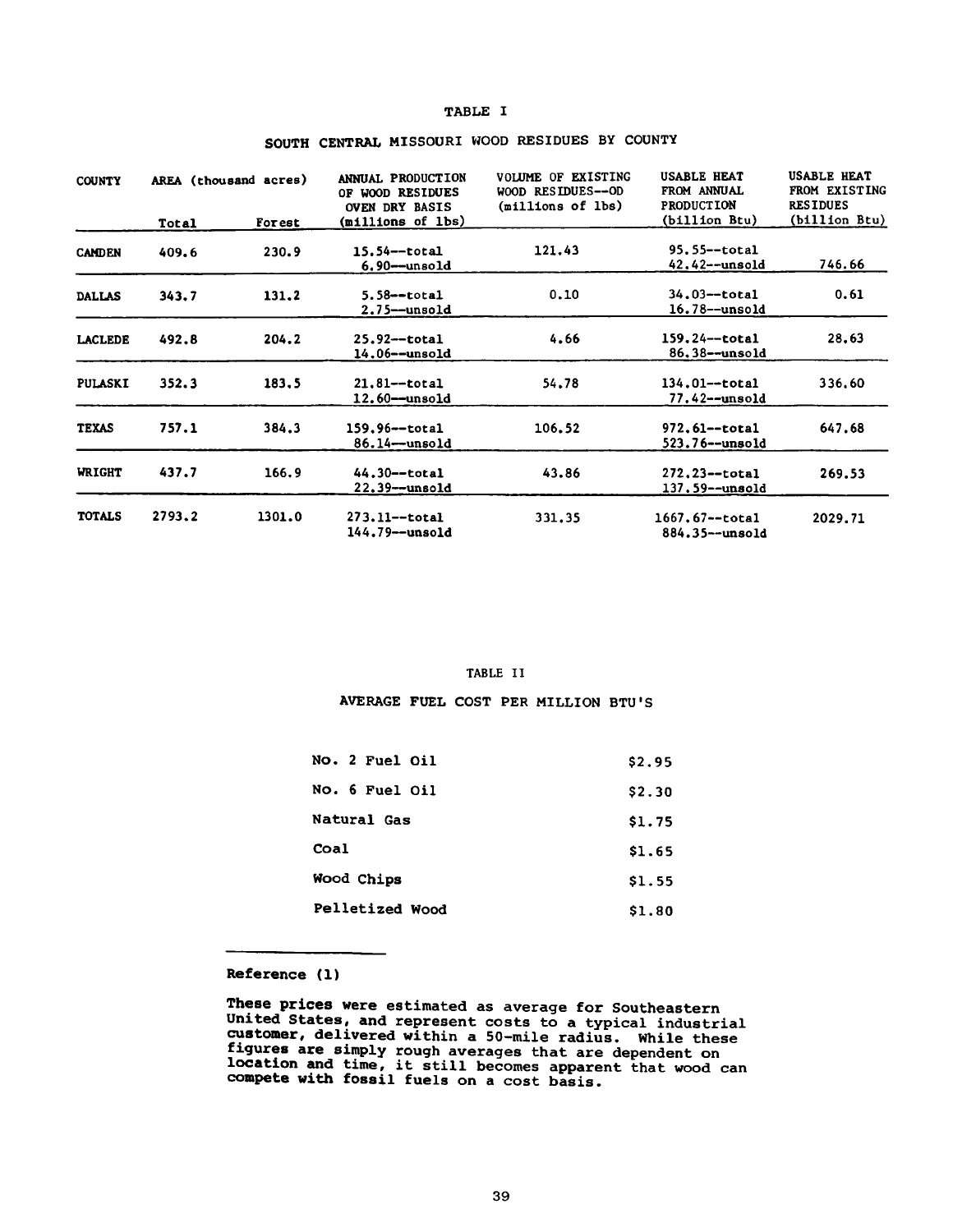# **TABLE III**

| Fuel                     | Transport<br>Method | Energy Available<br>For a Transport<br>(as a % of total<br>energy content) | Effective<br>Transport<br>Radii<br>(in miles) |
|--------------------------|---------------------|----------------------------------------------------------------------------|-----------------------------------------------|
| Softwood                 | Truck               | 1.3                                                                        | 20                                            |
| (45% moisture)           |                     | 2.2                                                                        | 30                                            |
|                          |                     | 4.0                                                                        | 40                                            |
|                          | Rail                | 1.3                                                                        | 70                                            |
|                          |                     | 2.2                                                                        | 110                                           |
|                          |                     | 4.0                                                                        | 150                                           |
| Hardwood                 | Truck               | 1.3                                                                        | 25                                            |
| $(358 \text{ moisture})$ |                     | 2.2                                                                        | 40                                            |
|                          |                     | 4.0                                                                        | 50                                            |
|                          | Rail                | 1.3                                                                        | 90                                            |
|                          |                     | 2.2                                                                        | 150                                           |
|                          |                     | 4.0                                                                        | 200                                           |
| Softwood                 | Truck               | 1.3                                                                        | 30                                            |
| Pellets                  |                     | 2.2                                                                        | 60                                            |
| (15% moisture)           |                     | 4.0                                                                        | 90                                            |
|                          | Rail                | 1.3                                                                        | 120                                           |
|                          |                     | 2.2                                                                        | 200                                           |
|                          |                     | 4.0                                                                        | 260                                           |
| Charcoal                 | Truck               | 1.3                                                                        | 60                                            |
|                          |                     | 2.2                                                                        | 100                                           |
|                          |                     | 4.0                                                                        | 170                                           |
|                          | Rail                | 1.3                                                                        | 220                                           |
|                          |                     | 2.2                                                                        | 370                                           |
|                          |                     | 4.0                                                                        | 490                                           |

#### **EFFECTIVE TRANSPORTATION RADII FOR WOOD FUELS (1977)**

**Reference (1.)**



Figure I. Schematic of a Fluidized-Bed Combustion Module.